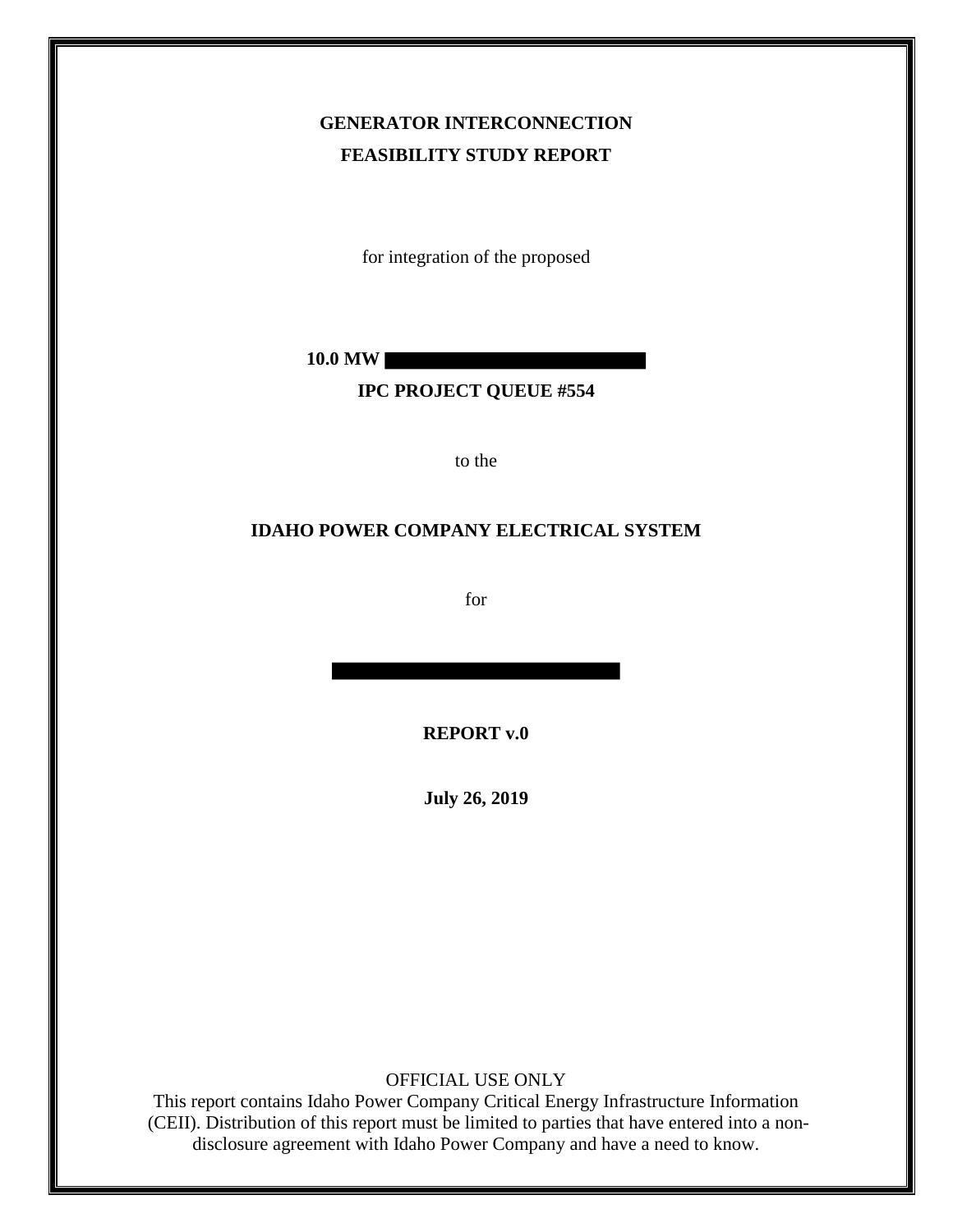# **Revision History**

| Date    | <b>Revision</b> | <b>Initials</b> | <b>Summary of Changes</b>        |
|---------|-----------------|-----------------|----------------------------------|
| 7/26/19 |                 | <b>PMA</b>      | FeSR GI #554 $-$ Original issue. |
|         |                 |                 |                                  |

10.0 MW Feasibility Study Report in the study of the study Report in the study Report in the study Report in the study Report in the study Report in the study Report in the study Report in the study Report in the study Report in t

OFFICIAL USE ONLY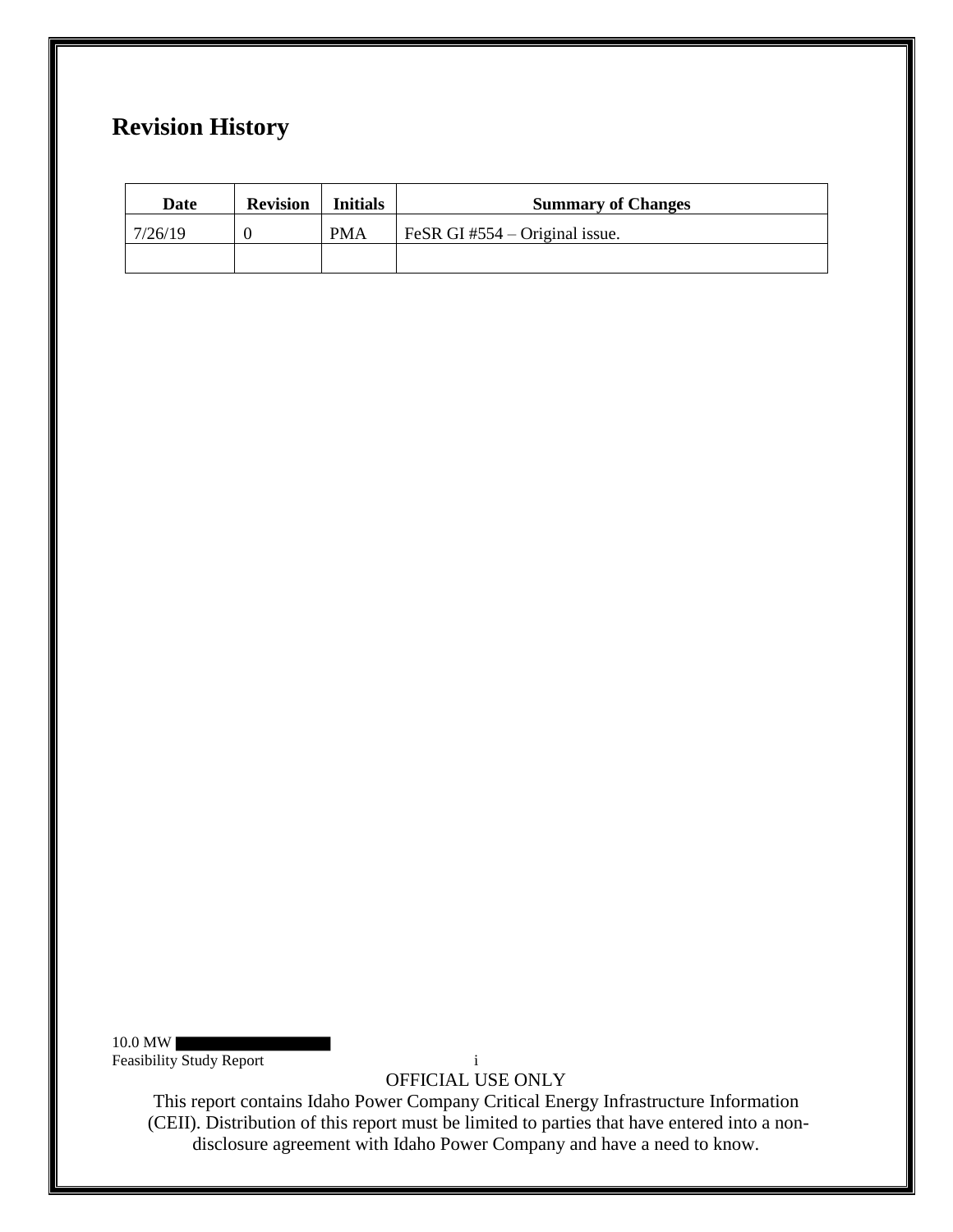# **Table of Contents**

| 1.0                                                                               |  |  |  |  |
|-----------------------------------------------------------------------------------|--|--|--|--|
| 2.0                                                                               |  |  |  |  |
| 3.0                                                                               |  |  |  |  |
| 4.0                                                                               |  |  |  |  |
| 5.0                                                                               |  |  |  |  |
| 6.0                                                                               |  |  |  |  |
| 7.0                                                                               |  |  |  |  |
| 8.0                                                                               |  |  |  |  |
| 9.0                                                                               |  |  |  |  |
| 10.0                                                                              |  |  |  |  |
| 11.0                                                                              |  |  |  |  |
|                                                                                   |  |  |  |  |
| $A-1.0$                                                                           |  |  |  |  |
| $A-2.0$                                                                           |  |  |  |  |
| $A - 3.0$                                                                         |  |  |  |  |
| $A-4.0$                                                                           |  |  |  |  |
| WECC Coordinated Off-Nominal Frequency Load Shedding and Restoration<br>$A - 5.0$ |  |  |  |  |
|                                                                                   |  |  |  |  |
| $B-1.0$                                                                           |  |  |  |  |

10.0 MW Feasibility Study Report ii

OFFICIAL USE ONLY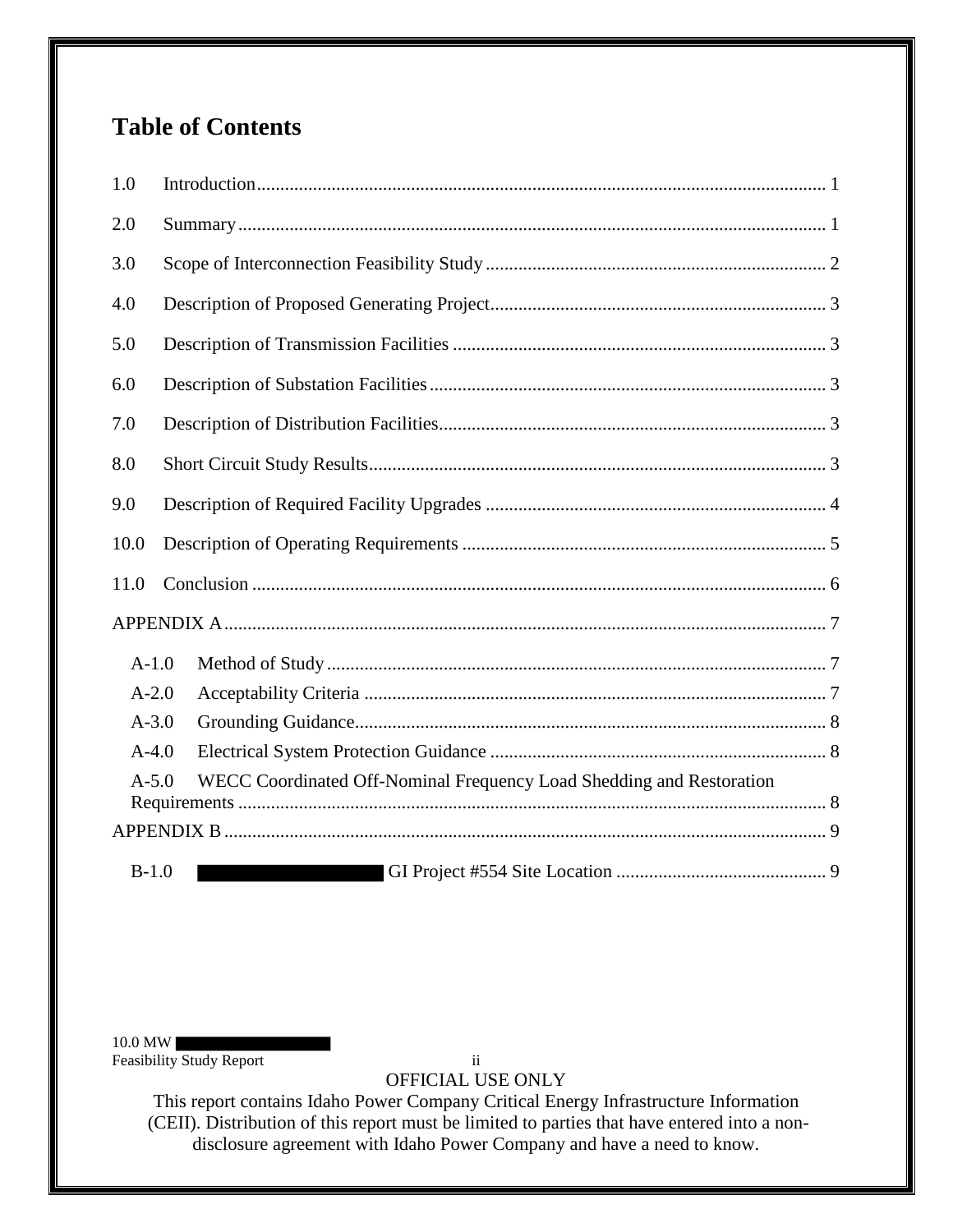# **List of Tables**

|--|--|

# **List of Figures**

| Figure 2 Location of |  |
|----------------------|--|

10.0 MW Feasibility Study Report iii

OFFICIAL USE ONLY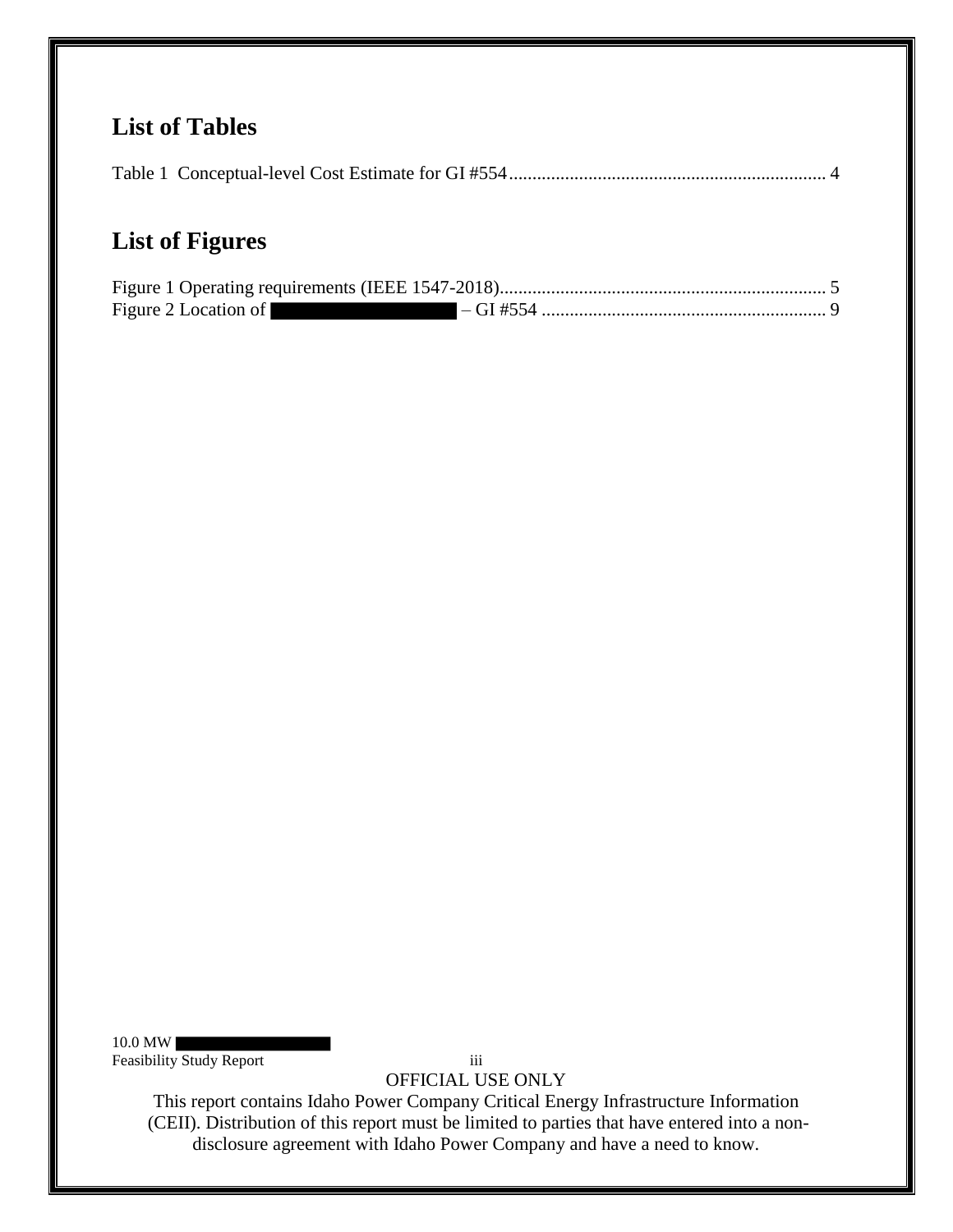## **1.0 Introduction**

10 MW Feasibility Study Report 1 OFFICIAL USE ONLY This report contains Idaho Power Company Critical Energy Infrastructure Information (CEII). Distribution of this report must be limited to parties that have entered into a nondisclosure agreement with Idaho Power Company and have a need to know. has contracted with Idaho Power Company (IPC) to perform a Generator Interconnection Feasibility Study for the integration of the proposed 10 MW project (the Project). The Project is located in IPC's Capital Region at  $\qquad \qquad$ , in Ada County, Idaho (See Figure 2: Location of – GI # 554 in Appendix B). The Project is Generation Interconnect queue number 554 (GI #554). The Project has applied to connect to the IPC distribution system for an injection of 10 MW at a single Point of Interconnection (POI) at a 34.5 kV distribution voltage level. The POI is located . This report documents the basis for and the results of this feasibility study for the GI #554 Generation Interconnection Customer. The report describes the proposed project, the determination of project interconnection feasibility and estimated costs for integration of the Project to the Idaho Power System. This report satisfies the feasibility study requirements of the Idaho Power Tariff. **2.0 Summary** The feasibility of interconnecting the 10 MW project to IPC's substation was evaluated. The proposed POI provided is in feeder service territories. All three feeders were reviewed for interconnection. already has a 3 MW generating plant connected, limiting the maximum additional generation at 7 MW and would experience voltage control issues. This option was not considered. was found to experience voltage and capacity issues when 10 MW of generation is connected. This option was not considered. is operated at 12.47 kV at the proposed POI. At 12.47 kV at this location, also would experience voltage and capacity issues. Adding a parallel 34.5 kV section of from the station side of recloser to the proposed POI mitigates these issues. This option was the option utilized for this this Feasibility Study Report. This study assumed a customer built, owned and maintained line from the generating plant to the POI. The preliminary power flow analysis indicated that interconnecting the project to is feasible. The Project will be required to control voltage in accordance with a voltage schedule as provided by Idaho Power Grid Operations. The installation of a phasor measurement unit device (PMU) at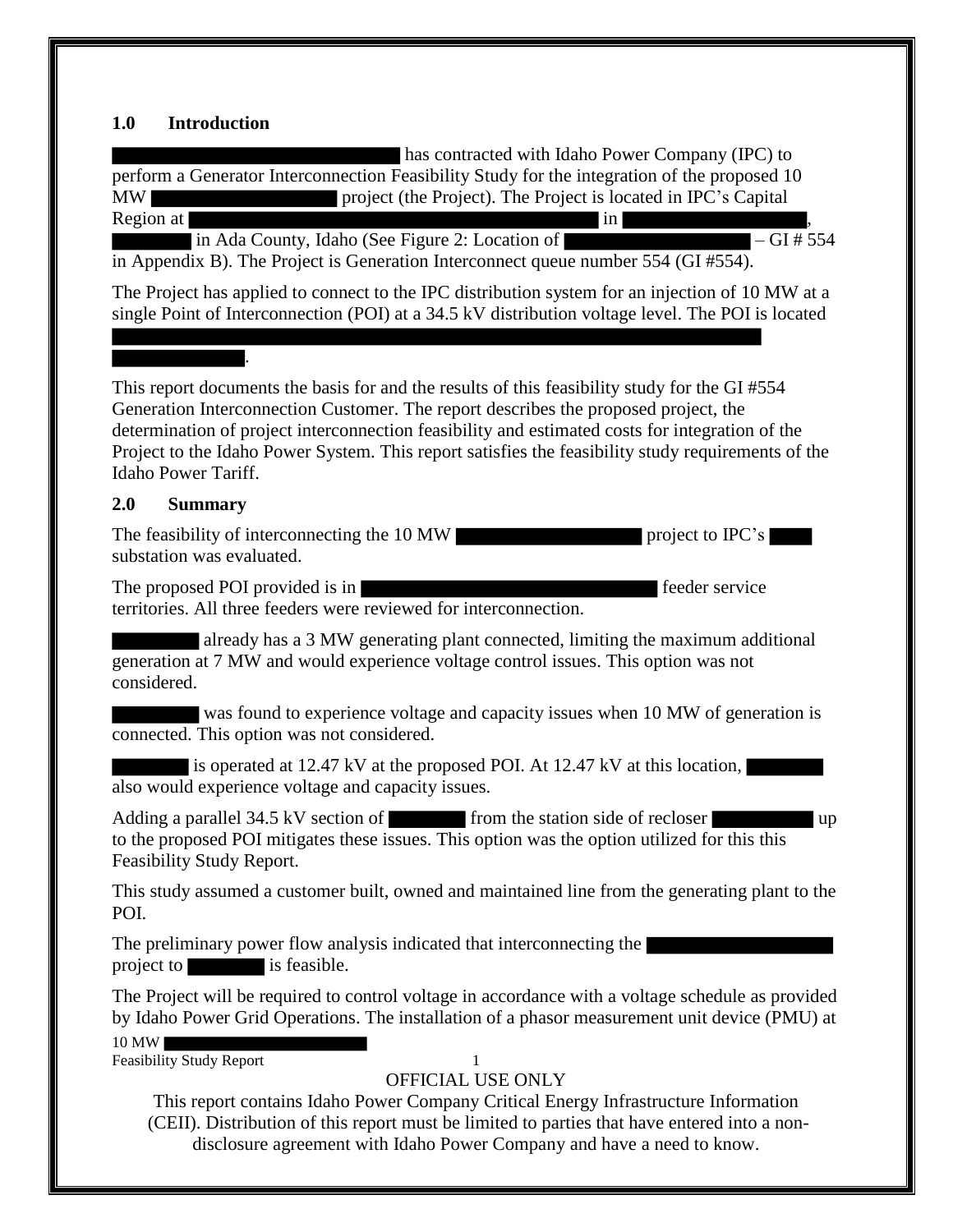the POI and the installation and maintenance costs associated with communication circuits needed to stream PMU data will be required to interconnect GI #554.

A Transmission System Impact Study is required to determine if any additional network upgrades are required to integrate the Project into the IPC transmission system and to evaluate system impacts such as thermal, voltage, transient stability, and reactive margin. Generator interconnection service, either as an Energy Resource or a Network Resource, does not in any way convey any right to deliver electricity to any specific customer or point of delivery.

Additionally, a Distribution System Impact Study will be required.

The total preliminary cost estimate to interconnect the project to the project to the substation is \$665,277 and includes the following tasks:

- Install a four-pole 34.5 kV generation interconnection package at the POI
	- o This includes an SEL-421 protective relay, which requires 3-phase PTs, 3-phase CTs, and remote connectivity
	- o SCADA
	- o Additionally, a single-phase PT shall be installed on the line side of the feeder at the JPLN substation for deadline check
- Install a PMU device at the POI
- Build a parallel 34.5 kV line section for approximately from the station side of recloser to the POI.

The cost estimate includes direct equipment and installation labor costs, indirect labor costs and general overheads, and a 20% contingency allowance. These are cost estimates only and final charges to the customer will be based on the actual construction costs incurred. It should be noted that the preliminary cost estimate of \$665,277 does not include the cost of the customer's owned equipment to construct the generation site or required communication circuits.

# **3.0 Scope of Interconnection Feasibility Study**

The Interconnection Feasibility Study was done and prepared in accordance with Idaho Power Company Standard Generator Interconnection Procedures to provide a preliminary evaluation of the feasibility of the interconnection of the proposed generating project to the Idaho Power system. As listed in the Interconnection Feasibility Study agreement, the Interconnection Feasibility Study report provides the following information:

- preliminary identification of any circuit breaker short circuit capability limits exceeded as a result of the interconnection;
- preliminary identification of any thermal overload or voltage limit violations resulting from the interconnection; and
- preliminary description and non-binding estimated cost of facilities required to interconnect the Small Generating Facility to the IPC system and to address the identified short circuit and power flow issues.
- 10 MW

Feasibility Study Report 2

OFFICIAL USE ONLY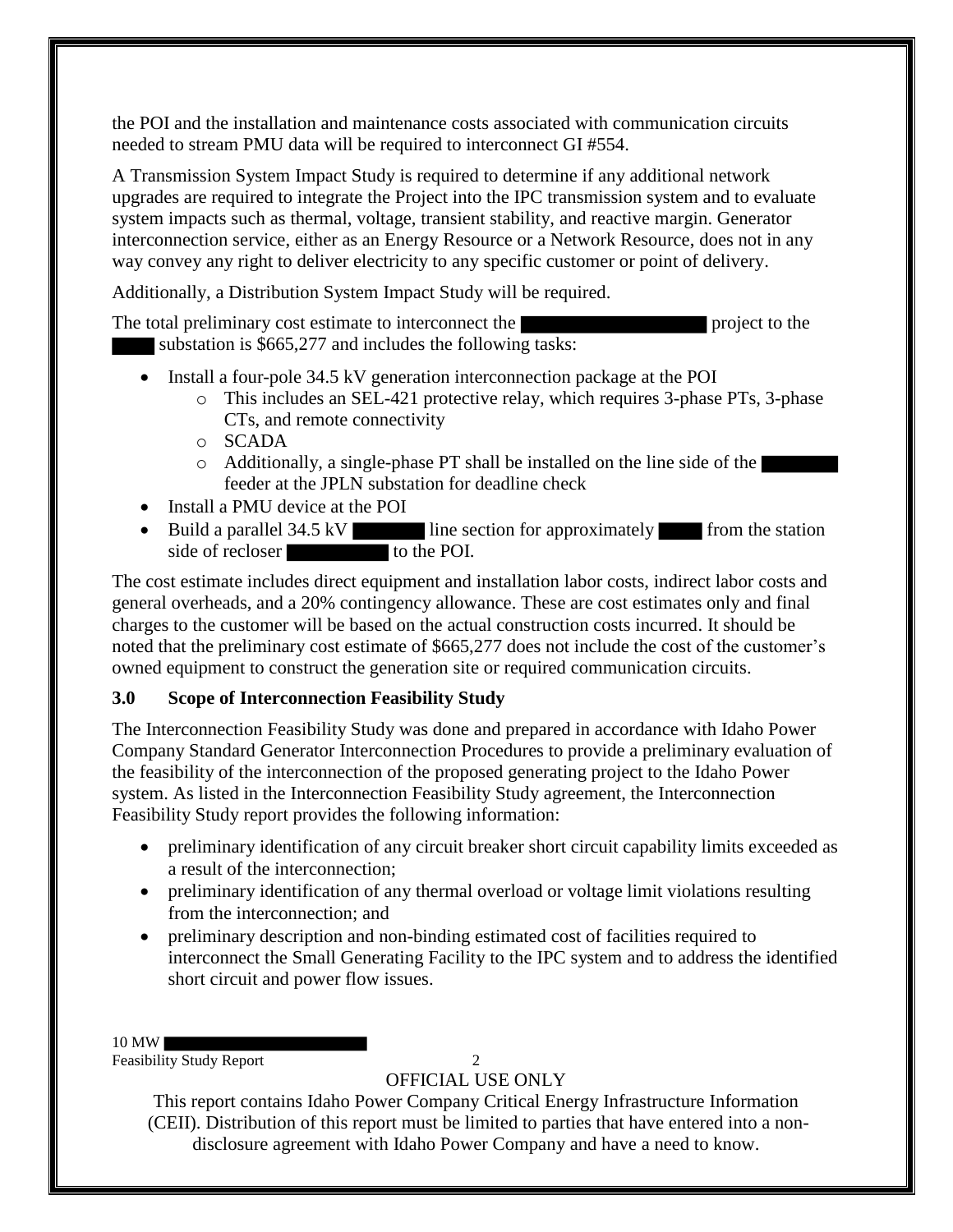All other proposed generation projects prior to the Project in the Generator Interconnect queue were considered in this study**.** A current list of these projects can be found in the Generation Interconnection folder located on the Idaho Power web site at the link shown below:

**http://www.oatioasis.com/ipco/index.html.**

# **4.0 Description of Proposed Generating Project**

, GI #554, consists of a single POI with up to synchronous generators and has requested to connect to Idaho Power's 34.5 kV distribution system. The Project will use up to five

generators. The requested that a 10 MW injection at the POI be studied. operating at 34.5 kV was assumed for the load flow model. It is assumed that this line will be customer built, owned and maintained.

The Project's projected in-service date is

# **5.0 Description of Transmission Facilities**

Preliminary power flow analysis indicated that interconnection of a 10 MW injection at the POI considered in this study is feasible. A Transmission System Impact Study will be required to determine the specific network upgrades required to integrate the full project output of 10 MW.

# **6.0 Description of Substation Facilities**

Idaho Power's station is located in Ada County, Idaho. station is fed by a 138-kV transmission line. The substation transformer feeding , , is a three-phase 138-36.2Y/20.9 kV delta wye-grounded transformer rated for 44.8 MVA. currently serves two 34.5 kV distribution feeders: and ...

# **7.0 Description of Distribution Facilities**

The Project was studied with a  $34.5 \text{ kV}$  connection to . This is a grounded-wye feeder operating at 34.5 kV. The Project must have a grounded-wye transformer connection on the IPC side, as well as a wye connection on the Project side of the transformer.

Refer to Appendix A, Section 3, for additional grounding requirements.

# **8.0 Short Circuit Study Results**

|                       | <b>GEN POI:</b> |
|-----------------------|-----------------|
| SLG Fault (A) 2420.50 |                 |
| 2427.31               |                 |
| 3PH Fault (A) 2732.11 |                 |
|                       |                 |

The fault current contribution from the synchronous generators does not exceed any circuit breaker rating.

#### 10 MW

Feasibility Study Report 3

OFFICIAL USE ONLY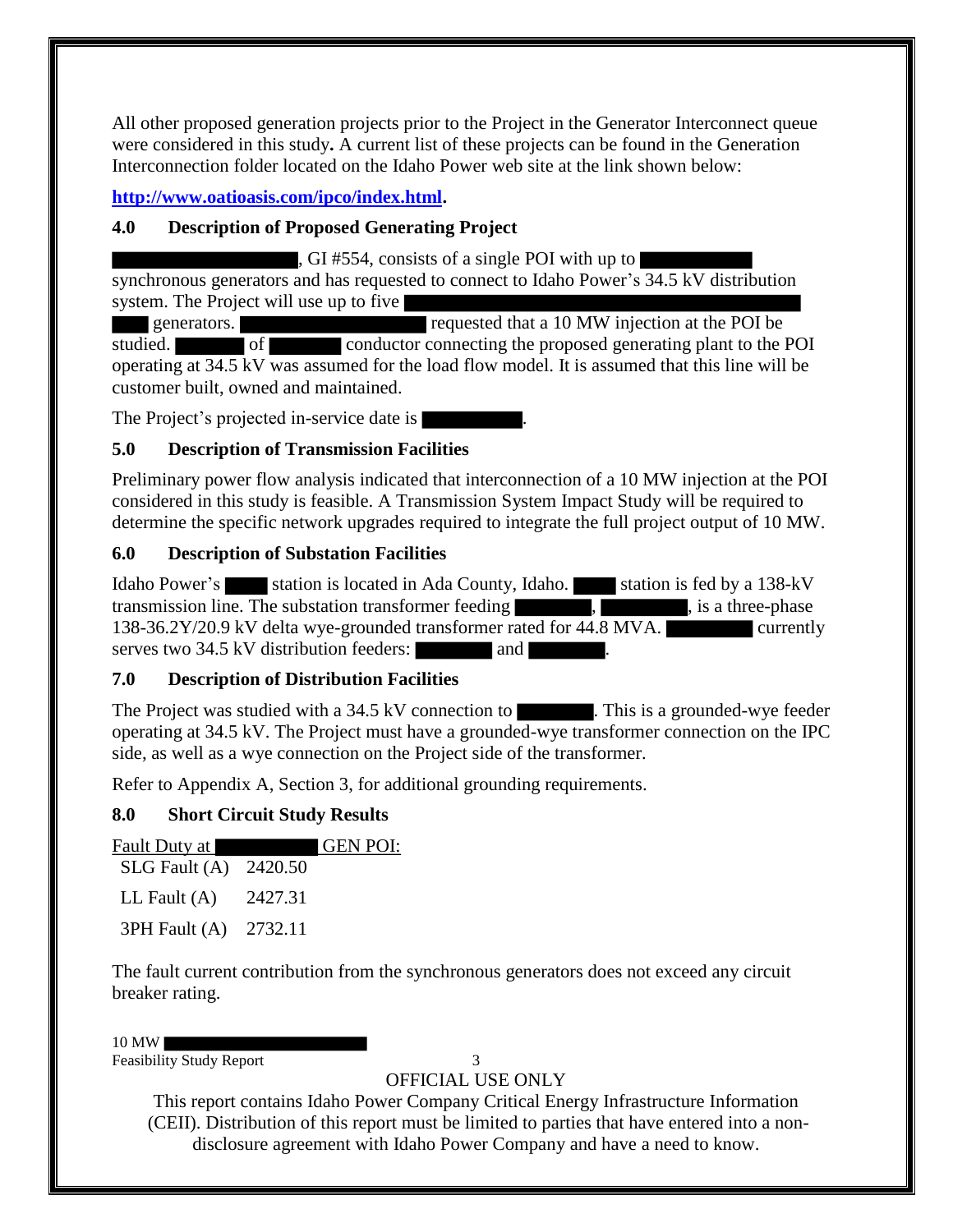# **9.0 Description of Required Facility Upgrades**

A Distribution System Impact Study will be required to evaluate distribution operational concerns, mitigation options, and costs if the Project chooses to continue to the next phase of the study process.

The following upgrades will be required to IPC-owned facilities to facilitate the interconnection of GI #554:

- Install a four-pole 34.5 kV generation interconnection package at the POI
	- o This includes an SEL-421 protective relay, which requires 3-phase PTs, 3-phase CTs, and remote connectivity
	- o SCADA
	- o Additionally, a single-phase PT shall be installed on the line side of the feeder at the substation for deadline check
- Install a PMU device at the POI Build a parallel 34.5 kV line section for approximately from the station side of recloser to the POI.

See the conceptual-level cost estimate in Table 1.

Table 1 Conceptual-level Cost Estimate for GI #554

| <b>Item of Work</b>                                      | <b>Estimate</b> |
|----------------------------------------------------------|-----------------|
| Generation interconnection and protection package        | \$156,114       |
| Substation upgrades                                      | \$10,000        |
| Distribution upgrades                                    | \$317,021       |
| Transmission upgrades                                    | \$TBD           |
| Unloaded costs                                           | \$483,135       |
| 20% Contingency (1)                                      | \$96,627        |
| Total unloaded costs                                     | \$579,762       |
| Overheads $(2)$                                          | \$85,515        |
| <b>Total loaded costs</b>                                | \$665,277       |
| Total Conceptual-level Cost Estimate in 2019 dollars (3) | \$665,277       |

 $\overline{(1)}$  Contingency is added to cover the unforeseen costs in the estimate. These costs can include unidentified design components, material cost increases, labor estimate shortfalls, etc.

(2) Overhead costs cover the indirect costs associated with the Project.

(3) This cost estimate includes direct equipment, material, labor, overheads, and contingency as shown.

- Note that these estimates do not include the cost of the customer's equipment/facilities or required communication circuits for SCADA, PMU, and metering.
- Note that the overhead rates are subject to change during the year.
- 10 MW

Feasibility Study Report 4

OFFICIAL USE ONLY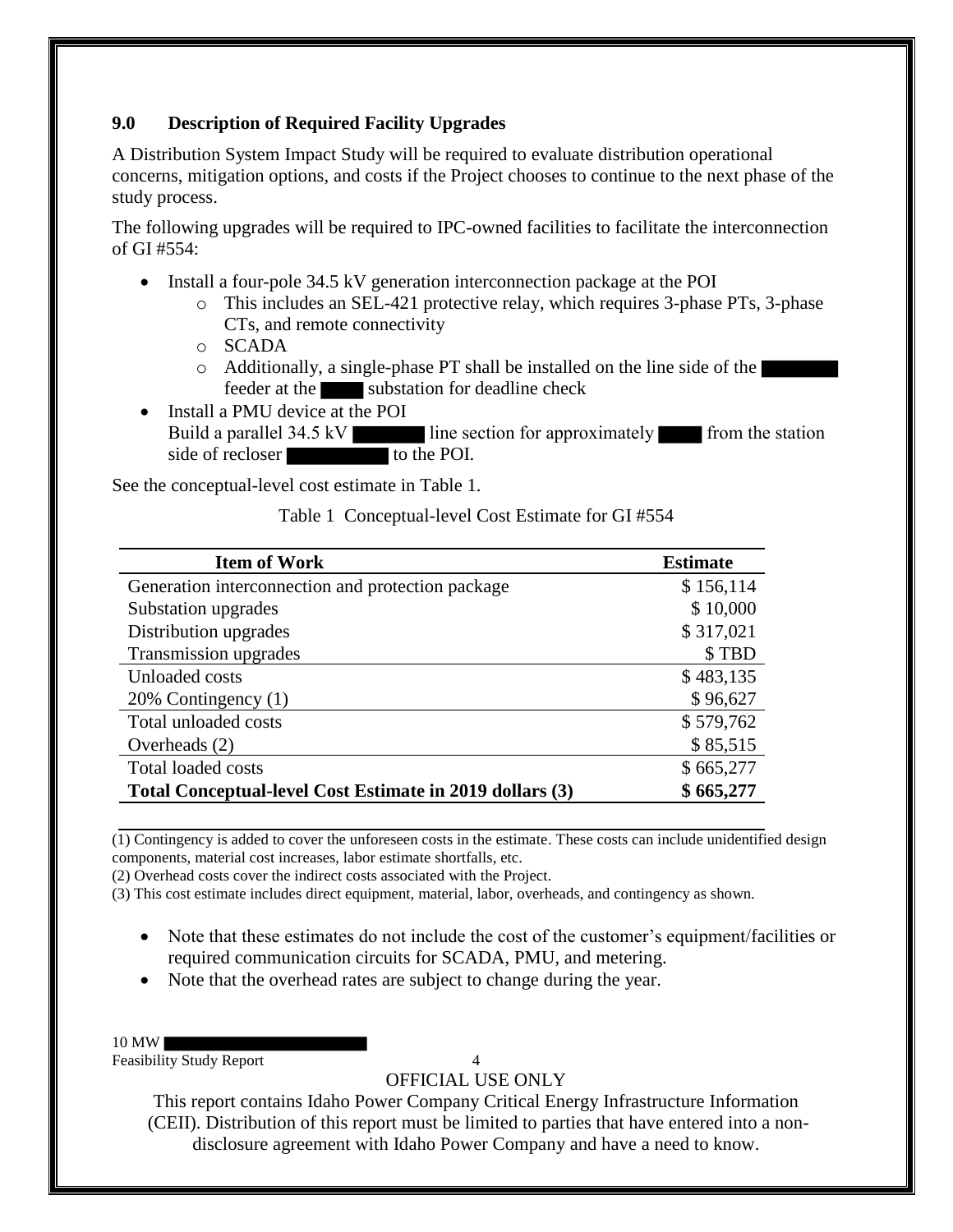- These are estimated costs only and final charges to the customer will be based on the actual construction costs incurred.
- These are non-binding conceptual level cost estimates that will be further refined upon the request and completion of Transmission and Distribution Facility Studies.

### **10.0 Description of Operating Requirements**

The Project shall be capable of injecting reactive power (over-excited) equal to 4.4 MVAr and absorbing reactive power (under-excited) equal to 2.5 MVAR at all active power output between 20% and 100% of nameplate active power rating as defined in IEEE 1547-2018 Category A reactive power capability and shown in Figure 1.



Figure 1 Operating requirements (IEEE 1547-2018)

Idaho Power has determined that the generation equipment selected by the Project does meet the reactive power capability requirements.

The Project will be required to control voltage in accordance with a voltage schedule as provided by Idaho Power Grid Operations.

10 MW

Feasibility Study Report 5

OFFICIAL USE ONLY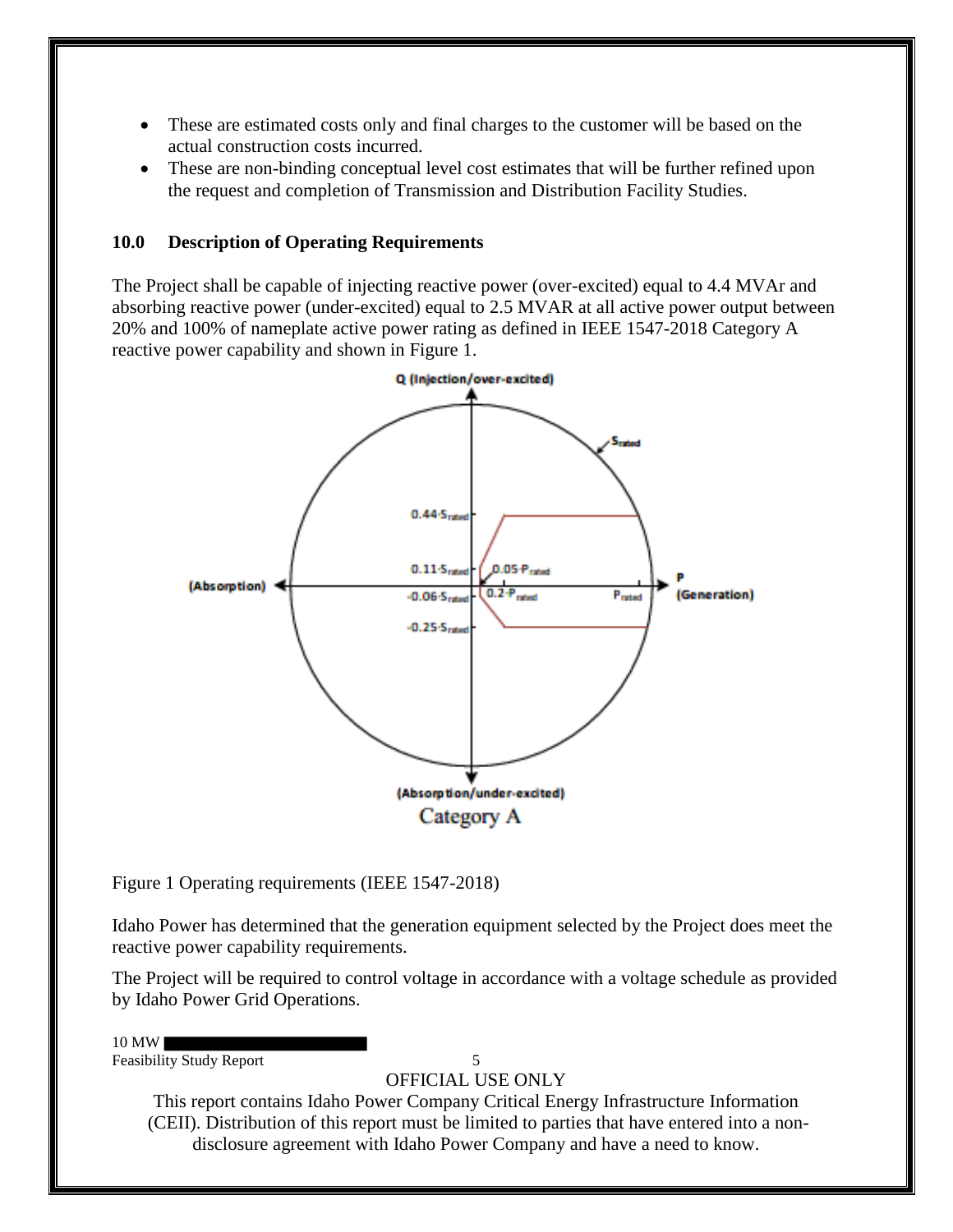Voltage flicker at startup and during operation will be limited to less than 5% as measured at the POI. The allowable voltage flicker limit is further reduced during operation due to multiple voltage fluctuations per hour or minute, per Idaho Power's T&D Advisory Information Manual.

The Project is required to comply with the applicable voltage fluctuation limits found in IEEE Standard 1453-2004 *IEEE Recommended Practice for Measurement and Limits of Voltage Fluctuations and Associated Light Flicker on AC Power Systems.* 

The project is required to comply with the applicable Voltage and Current Distortion Limits found in IEEE Standard 519-2014 *IEEE Recommended Practices and Requirements for Harmonic Control in Electrical Power Systems*.

Additional operating requirements for the Project may be identified in the System Impact Study when it is performed.

## **11.0 Conclusion**

The requested interconnection of the project, GI #554, to Idaho Power's system was studied. The project will interconnect to feeder at the 34.5 kV distribution voltage level.

The results of this study work confirm that it is feasible to interconnect the

project, GI #554, to the Idaho Power system with the identified upgrades. A four-pole generation interconnect package and PMU at the POI, adding  $\blacksquare$  of 34.5 kV parallel line section, and deadline check at the substation are required to integrate the  $10$ MW project. A Transmission and Distribution System Impact Study is required to determine the specific transmission network upgrades required to integrate the project as a Network Resource and to evaluate the system impacts such as thermal overload, voltage, transient stability, and reactive margin.

All generation projects in the area ahead of the Project in the IPC generation interconnection queue and their associated transmission system improvements were modeled in a preliminary power flow analysis to evaluate the feasibility of interconnecting GI #554. The results and conclusions of this feasibility study are based on the realization of these projects in the unique queue/project order.

The estimated cost to interconnect GI  $#554$  to the IPC system at the feeder at the 34.5 kV point of interconnection considered in this study is approximately \$665,277.

Generator interconnection service, either as an Energy Resource or a Network Resource, does not in any way convey any right to deliver electricity to any specific customer or point of delivery. Transmission requirements to integrate the Project will be determined during the System Impact Study phase of the generator interconnection process.

### 10 MW

Feasibility Study Report 6

OFFICIAL USE ONLY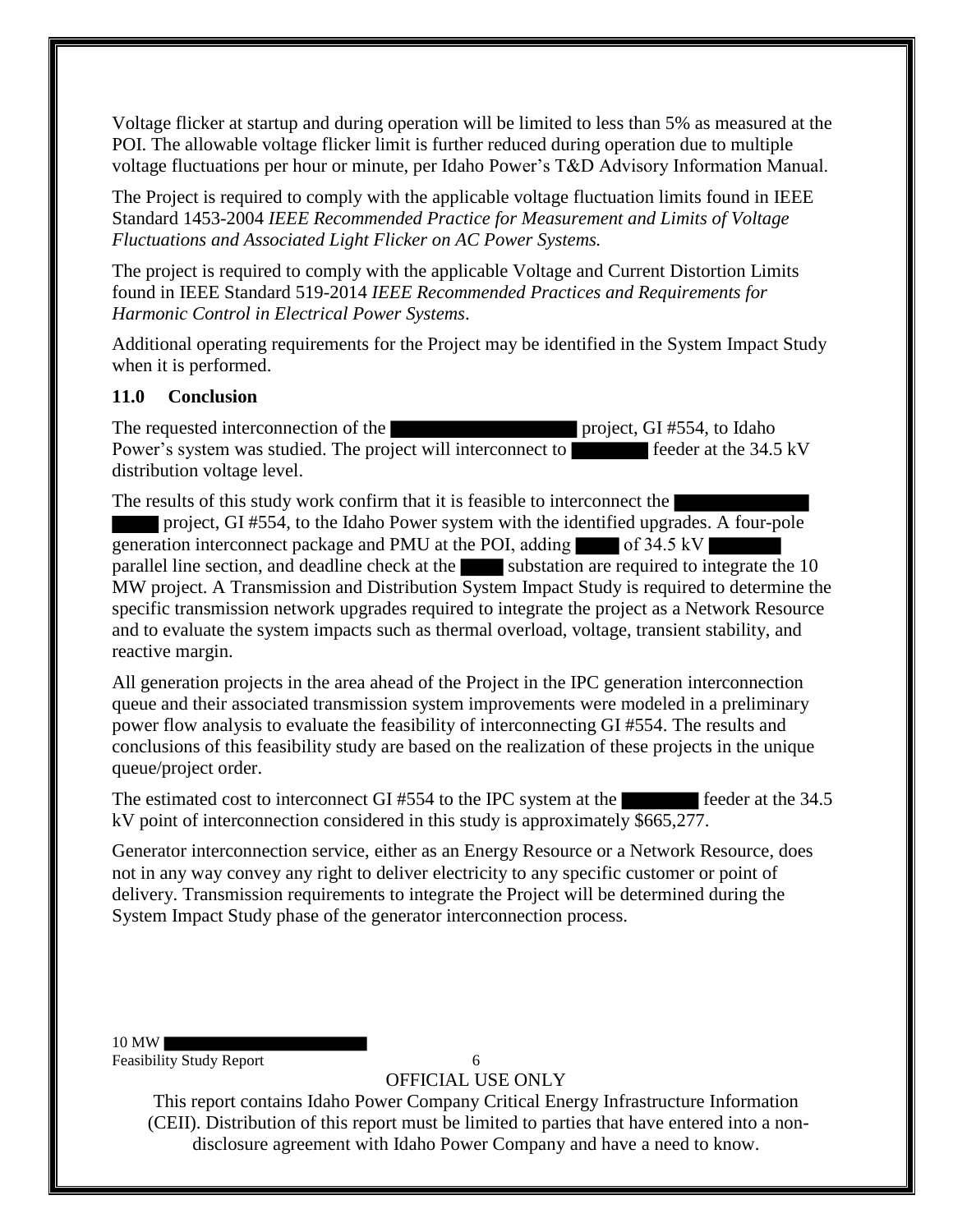# **APPENDIX A**

### **A-1.0 Method of Study**

For distribution feeder analysis, Idaho Power utilizes DNV GL's Synergi software and EPRI's OpenDSS software.

## **A-2.0 Acceptability Criteria**

The following acceptability criteria were used in the power flow analysis to determine under which system configuration modifications may be required:

The continuous rating of equipment is assumed to be the normal thermal rating of the equipment. This rating will be as determined by the manufacturer of the equipment or as determined by Idaho Power. Less than or equal to 100% of continuous rating is acceptable.

Idaho Power's Voltage Operating Guidelines were used to determine voltage requirements on the system. The guideline states, in part, that distribution voltages, under normal operating conditions, are to be maintained within plus or minus 5% (0.05 per unit) of nominal at each meter or POI on the feeder. Therefore, voltages greater than or equal to 0.95 pu voltage and less than or equal to 1.05 pu voltage are acceptable.

Voltage flicker during the starting or stopping of the generator will be limited to less than 5% as measured at the POI. Allowable voltage flicker limit is further reduced during operation due to multiple voltage fluctuations per hour or minute, per Idaho Power's T&D Advisory Information Manual.

Idaho Power's Reliability Criteria for System Planning was used to determine proper transmission system operation.

All customer generation must meet IEEE 519, IEEE1453, IEEE1547, and ANSI C84.1 Standards.

All other applicable national and Idaho Power standards and prudent utility practices were used to determine the acceptability of the configurations considered. The stable operation of the system requires an adequate supply of volt-amperes reactive (VArs) to maintain a stable voltage profile under both steady-state and dynamic system conditions. An inadequate supply of VArs will result in voltage decay or even collapse under the worst conditions.

Equipment/line/path ratings used will be those that are in use at the time of the study or that are represented by IPC upgrade projects that are either currently under construction or whose

#### 10 MW

Feasibility Study Report 7

OFFICIAL USE ONLY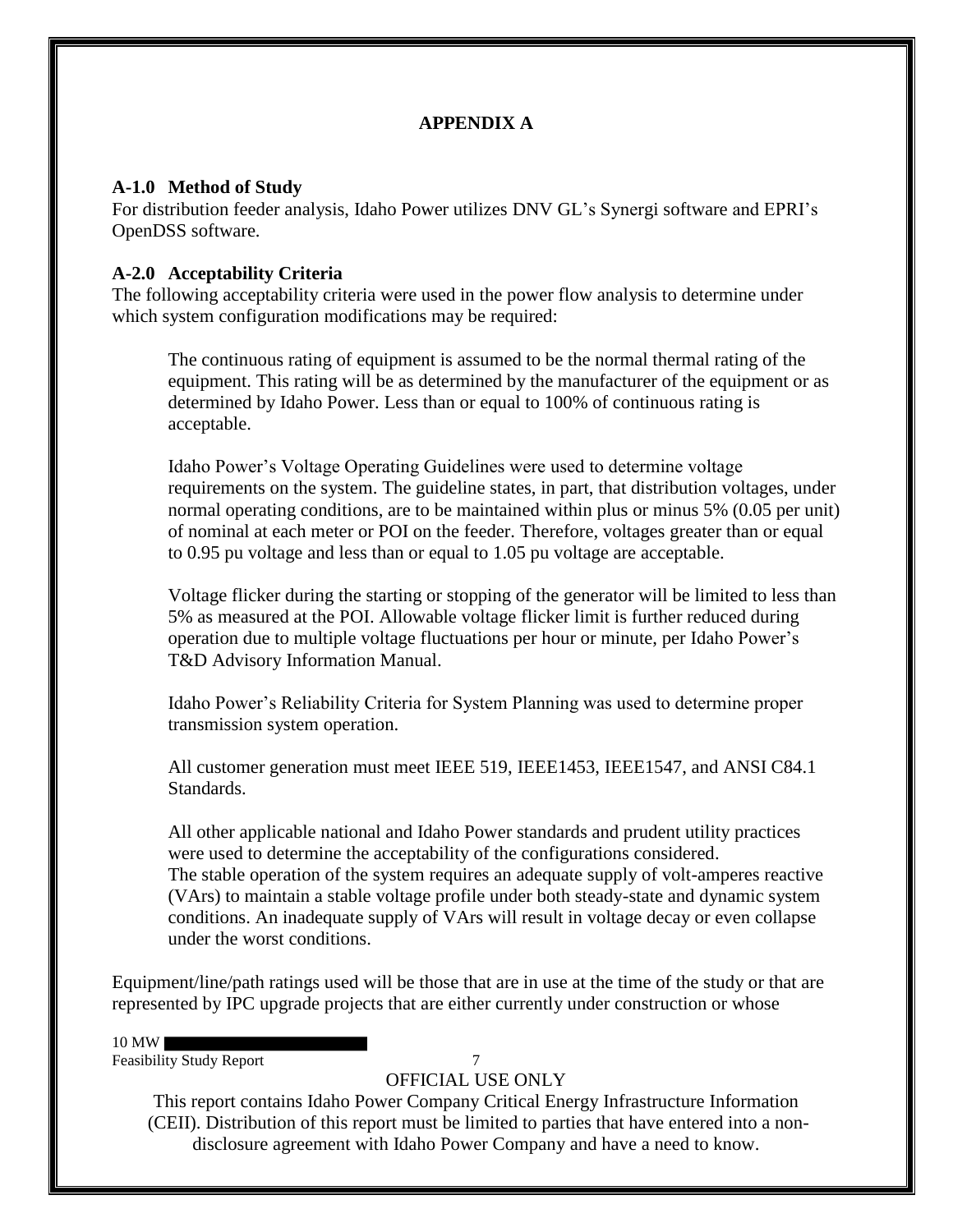budgets have been approved for construction in the near future. All other potential future ratings are outside the scope of this study. Future transmission changes may, however, affect current facility ratings used in the study.

# **A-3.0 Grounding Guidance**

IPC requires interconnected transformers to limit their ground fault current to 20 amps at the Point of Interconnection.

# **A-4.0 Electrical System Protection Guidance**

IPC requires electrical system protection per Requirements for Generation Interconnections found on the Idaho Power Web site,

**http://www.idahopower.com/pdfs/BusinessToBusiness/facilityRequirements.pdf**

# **A-5.0 WECC Coordinated Off-Nominal Frequency Load Shedding and Restoration Requirements**

IPC requires frequency operational limits to adhere to WECC Under-frequency and Overfrequency Limits per the WECC Coordinated Off-Nominal Frequency Load Shedding and Restoration Requirements available upon request.

10 MW Feasibility Study Report 8

OFFICIAL USE ONLY